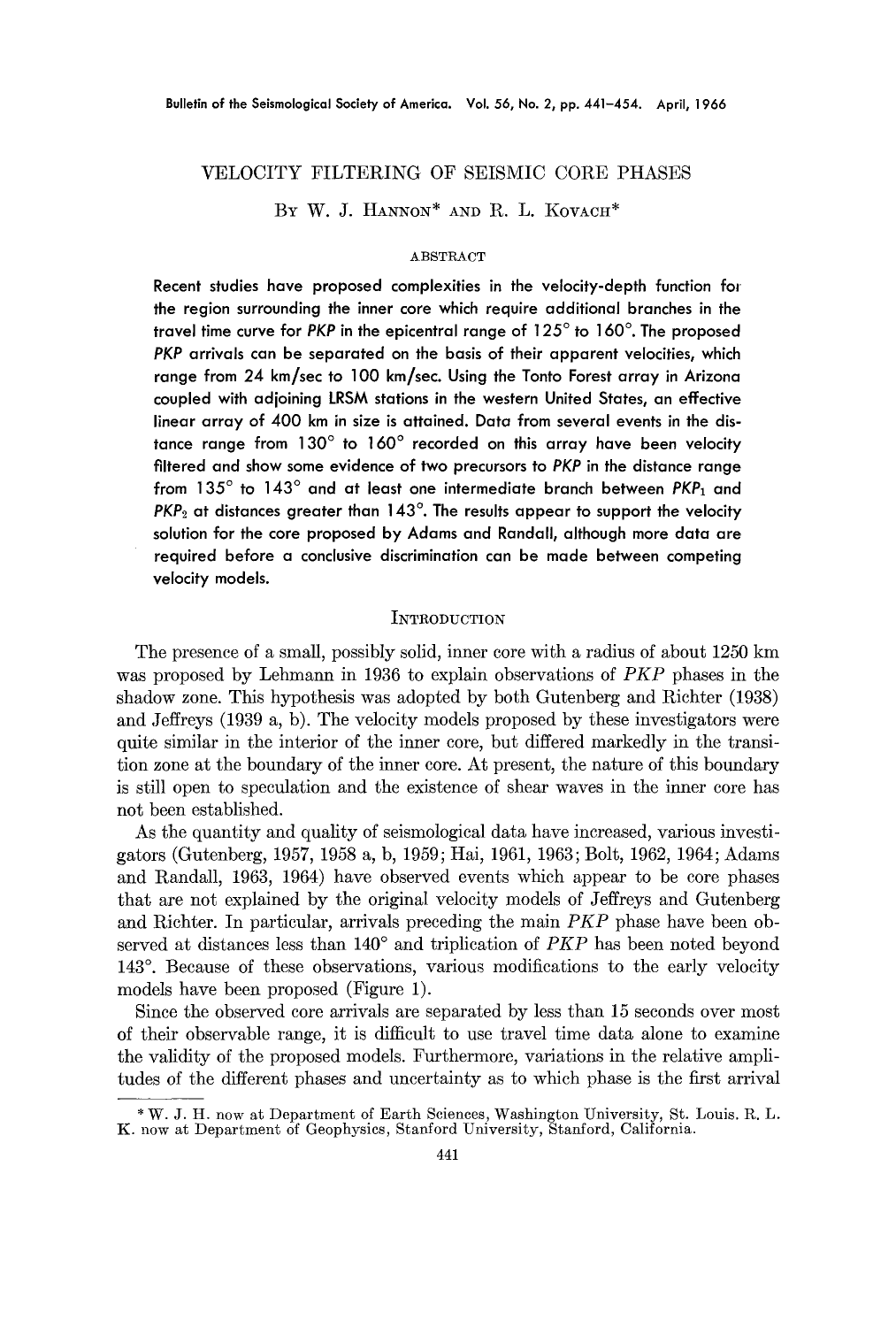in certain distance ranges, complicate the problem. When the uncertainties due to multiple phases from shallow focus earthquakes, and possible errors in epicenter locations, depth of foci, and origin time are also considered, it is necessary that criteria other than travel times be used for phase identification.

One such criterion is the slope of the travel time curve or the apparent surface velocity. The apparent velocities for the various *PKP* arrivals are considerably



FIG. 1. Proposed longitudinal velocity distributions in the earth's core. The velocity distribution proposed by Hai (1963) is similar to that of Gutenberg for  $T > 2$  sec with the addition of two small regions with negative gradient at  $r/R<sub>c</sub> = 0.36$  and 0.54.

different, ranging from 24 km/sec to over  $100 \text{ km/sec}$ . A large array of seismographs can be used to employ velocity filtering as a technique of phase identification. We have used the Tonto Forest (TFO) crossed array in Arizona combined with surrounding portable Long Range Seismic Measurement (LRSM) stations to form an array of about 400 km in linear dimension. The use of velocity filtering as a method of phase identification is not new, but this is the first time that it has been applied to the analysis of phases emerging from the transition zone at the boundary of the inner core.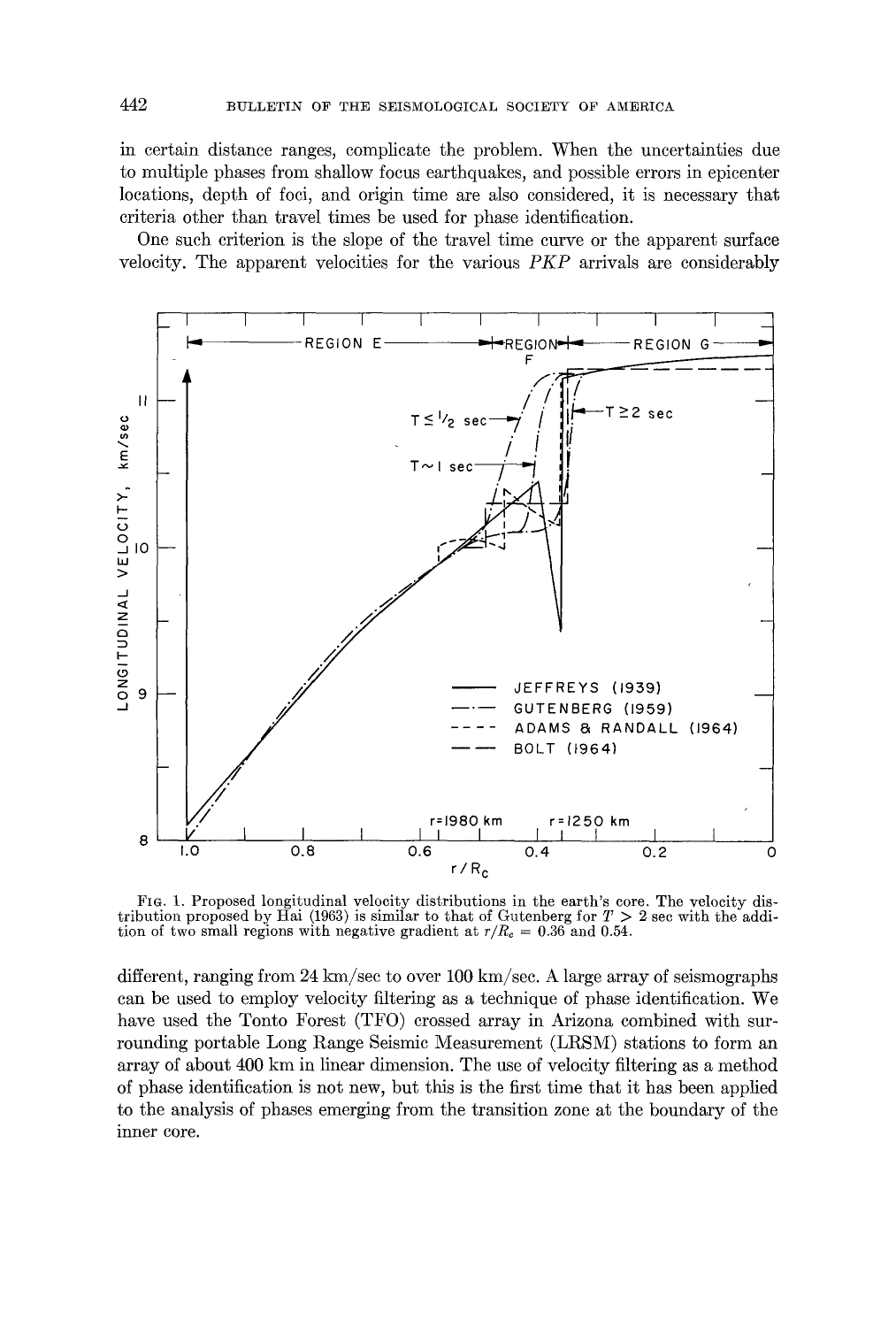### **THEORETICAL TRAVEL TIMES AND APPARENT VELOCITIES**

**The most important differences in the velocity models occur at the transition zone between the inner and outer core (Figure 1). The familiar Jeffreys (1939 b) solution has a transition region with a large negative velocity into the inner core. Gutenberg's (1958 b) model has a frequency-dependent velocity distribution which gives the increase in velocity without the region of negative velocity gradient. The modification of Jeffreys' model proposed by Adams and Randall (1964) has three discontinuous velocity increases joined by regions with small negative velocity** 



**FIG. 2. Travel time curves for** *PKP.* **Hai's model has a branch combining features of** *IJ*  from  $137^{\circ}$  to  $143^{\circ}$  and *GH* from  $143^{\circ}$  to  $157^{\circ}$ . It also has a short period precursor similar to Gutenberg in the range  $128^{\circ}$  to  $137^{\circ}$ .

**gradients; whereas, the model proposed by Bolt (1962) has two discontinuous velocity increases joined by a region of constant velocity. Hal's (1963) model is**  not shown in Figure 1 but it is quite similar to the  $T \geq 2$  second solution of Guten**berg except for a small dip in the velocity at a radius of about 1920 km.** 

**The distinctive features of the various travel time curves predicted by these models are compared to the familiar Jeffreys model in Figure 2. We shall follow the notation proposed by Adams and Randall (1964) for the various** *PKP* **arrivals.**  The two main branches  $P'_{AB}$  and  $P'_{DF}$  are quite similar for all the models. Jeffreys' solution has a cusp at  $143^{\circ}$  followed by a short branch  $P'_{BC}$  from  $143^{\circ}$  to  $147^{\circ}$ . Gutenberg's model also has a caustic at  $143^\circ$ , but the branch  $P'_{BC}$  extends to distances greater than 160°. The most distinctive feature of the travel time curve for Guten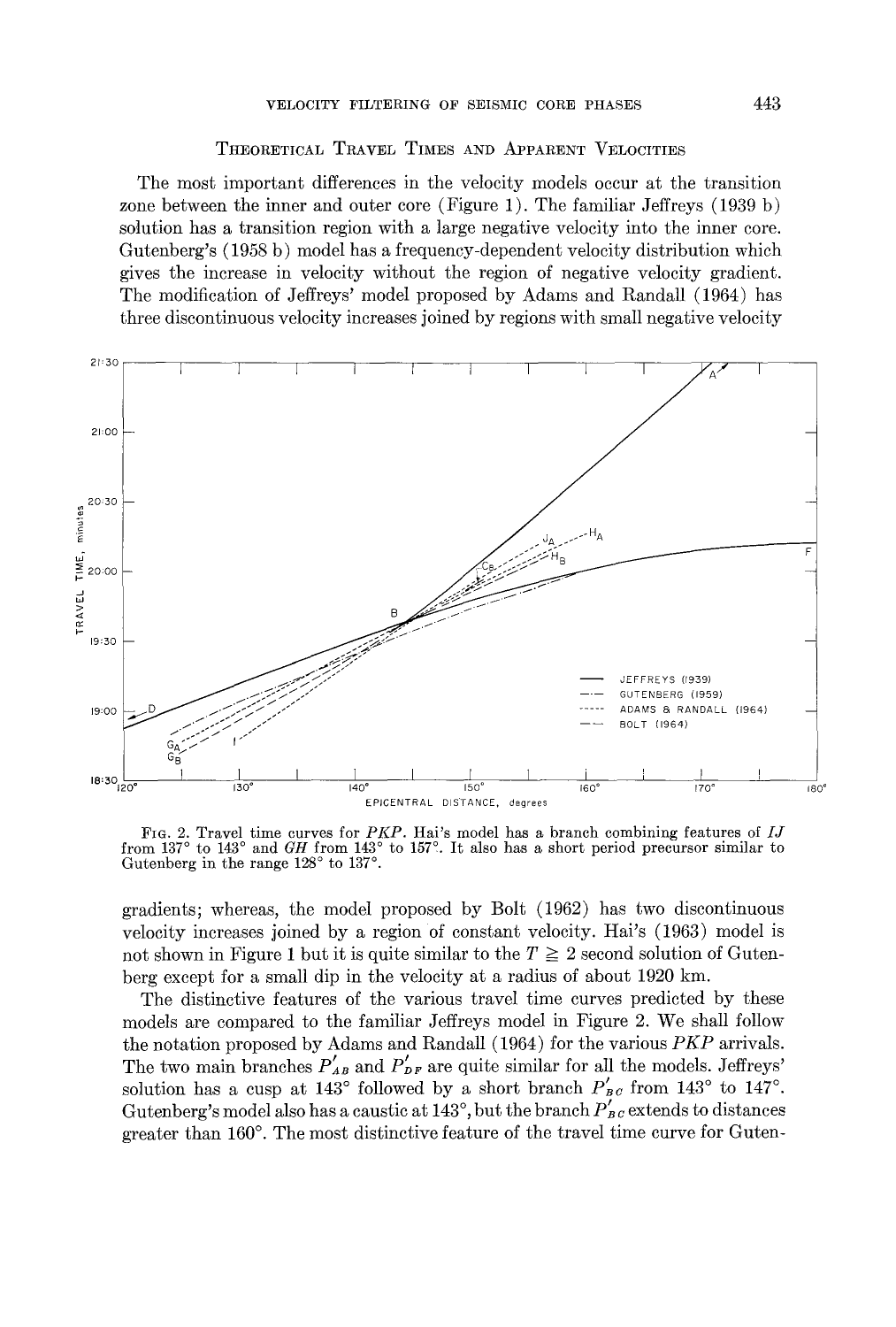berg's model, however, is the presence of a short period (about 1 second) precursor which arrives 3 to 10 seconds earlier than  $P'_{DF}$  at distances less than 143<sup>°</sup>.

The modification proposed by Bolt (1964) predicts a precursor  $P'_{GH}$  before  $P'_{DF}$ at distances less than 143°. This precursor becomes an intermediate phase between  $P'_{DF}$  and  $P'_{AB}$  at distances from 146<sup>°</sup> to 156<sup>°</sup>. The cusp at B is preserved and  $P'_{BC}$ extends to approximately 152°. On the other hand, Adams and Randall's (1964) solution has two precursors  $(P'_{IJ}$  and  $P'_{\sigma H}$  to  $P'_{DF}$  at distances less than 143<sup>o</sup>.



FIG. 3. Apparent surface velocities for the proposed core phases.

The first of these,  $P'_{IJ}$ , precedes the main  $P'_{DF}$  arrival by more than 17 seconds at distances less than 134°. The later precursor  $P'_{GH}$  is very similar to that predicted by Bolt's model. In addition to having two precursors, the Adams and Randall travel time curve is unique, in that it has no cusp at 143<sup>°</sup> and  $P'_{IJ}$  replaces  $P'_{BC}$  at distances greater than  $143^\circ$ . The excellent observational data of Hai (1963) indicate a precursor to  $P'_{DF}$  by about 12 seconds at 137°. His data also support the extension of  $P'_{BC}$  to 157°.

Figure 3 shows the apparent surface velocities for the proposed phases. The velocities for the phases are considerably different except for the proposed *GH*  and *IJ* branches. Thus, with even a few stations in an array, it is relatively easy to identify  $P'_{AB}$  and  $P'_{DF}$ . It is then a simple matter to locate other phases with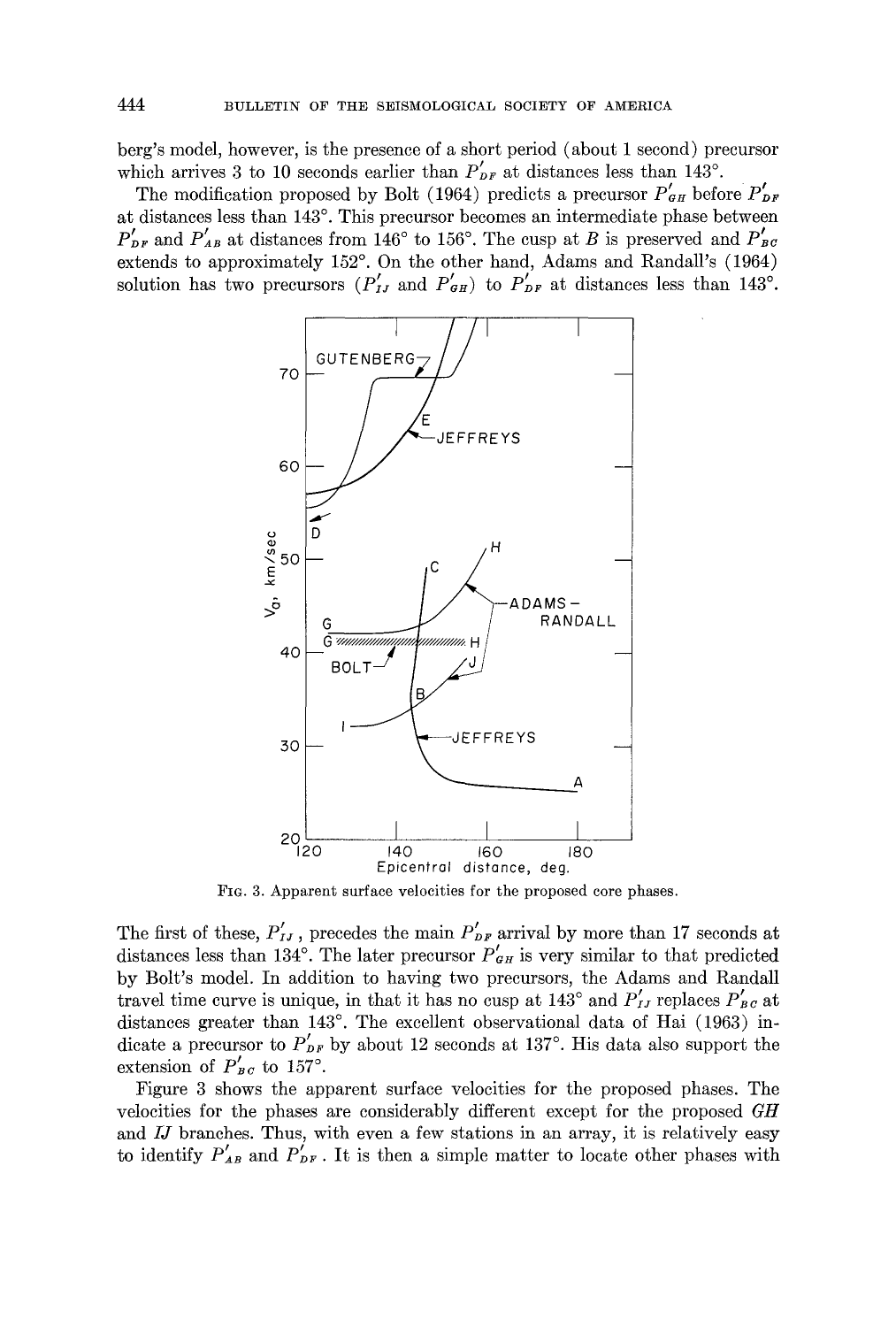respect to these arrivals. If a more dense array is available, it may be possible to identify  $P'_{IJ}$  and  $P'_{GH}$  from their apparent surface velocities.

# OBSERVATIONAL DATA

The Tonto Forest linear crossed array (TFO), when combined with adjacent Long Range Seismic Measurement (LRSM) stations forms an effective large array 400 km in dimension. Figure 4 and Table 1 show the locations and coordinates of



FIG. 4. The locations of the Tonto Forest array and surrounding LRSM stations in the western United States.

the stations used. TFO operates Johnson-Matheson short period seismometers at magnifications of about 500,000 at a period of 1 second. The surrounding LRSM stations operate short period Benioff seismometers at gains from  $\frac{1}{3}$  to  $\frac{1}{4}$  those at TFO. Both horizontal and vertical seismometers are installed at many of these sites. However, only vertical instruments were used in this study since the angles of incidence at the free surface are less than  $20^{\circ}$  for the phases analyzed.

From the events recorded at TFO, we selected 15 earthquakes (Table 2) which had particularly well defined core phases. For six of these earthquakes the corresponding LRSM records together with the records from other array stations were examined. The recording stations used corresponding to the events listed in Table 2 are given in Table 3. Sample seismograms showing typical core phases recorded at TFO are shown in Figure 5. The top two traces correspond to events 5 and 13 from Sumatra ( $\Delta = 132.7^{\circ}$ ) and Java ( $\Delta = 135.1^{\circ}$ ), respectively. Although the epicentral distances of the two events differ by only 3° and the focal depths are about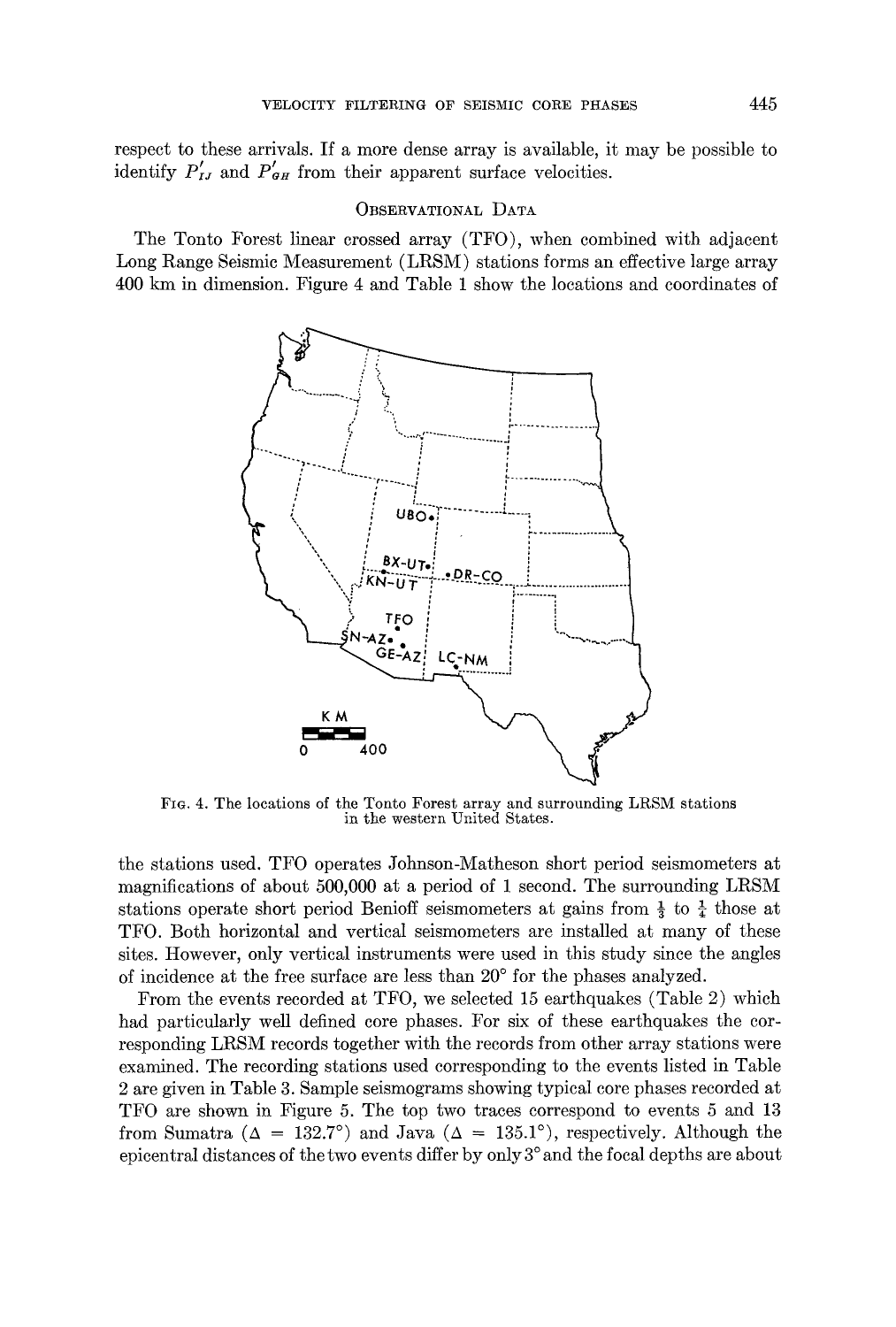the same, the two records differ considerably. The Java earthquake has a precursor, possibly corresponding to the  $P'_{IJ}$  branch of Adams and Randall, but this event is not observable on seismograms of the Sumatra earthquake recorded at distances of about 132°. This difference cannot be explained on the basis of magnitude since

| <b>Station Code</b>   | <b>Station Name</b> | N. Latitude         | W. Longitude         |  |
|-----------------------|---------------------|---------------------|----------------------|--|
| BMO                   | Blue Mountain       | $44^{\circ}50'56''$ | $117^{\circ}18'20''$ |  |
| BX-UT                 | Blanding            | 37°33'48"           | $109^{\circ}26'05''$ |  |
| DR-CO                 | Durango             | 37°27'53''          | 107°47'00"           |  |
| $GE-AZ$               | Globe               | 33°46'32"           | 110°31'41''          |  |
| $_{\rm JR\text{-}AZ}$ | Jerome              | 34°49'32"           | $111^{\circ}59'25''$ |  |
| KM-CL                 | Kramer              | $34^{\circ}52'52''$ | 117°15'24"           |  |
| KN-UT                 | Kanab               | 37°01'22''          | $112^{\circ}49'39''$ |  |
| $_{\rm{LC-NM}}$       | Las Cruces          | 32°24′08″           | 106°35'58"           |  |
| $LG-AZ$               | Long Valley         | $34^{\circ}24'28''$ | 111°32'45"           |  |
| $SN-AZ$               | Sunflower           | 33°51′49″           | 111°41'34"           |  |
| TFO                   | Tonto Forest        | $34^{\circ}17'12''$ | $111^{\circ}16'03''$ |  |
| <b>UBO</b>            | Uinta Basin         | $40^{\circ}19'18''$ | 109°34'07"           |  |
| WMO                   | Wichita Mts         | 34°43'05"           | 98°35'21"            |  |
| $WO-AZ$               | Winslow             | 34°52'53"           | 110°37'15"           |  |

TABLE **1**  COORDINATES OF RECORDING STATIONS

TABLE 2 LIST OF EARTHQUAKES USED

| Event<br>No. | Date         | Time                                        |                  | Lat. $deg)$ Long. $deg)$ | $\left  \text{Depth} \right\rangle$<br>$(\mathbf{km})$ | Magn. | Region               |
|--------------|--------------|---------------------------------------------|------------------|--------------------------|--------------------------------------------------------|-------|----------------------|
| $1*$         | 1963 Sept 25 | $07h03m54.8s$                               | $16.6\mathrm{S}$ | 28.6E                    | 33                                                     | 6.0   | Northern Rhodesia    |
| $2*$         | 1963 Oct 24  | $07^{\rm h}26^{\rm m}25.8^{\rm s}$          | 5.08             | 102.8 <sub>E</sub>       | 70                                                     | 6.2   | Sumatra              |
| $3*$         | 1964 Feb 24  | $09h52m18.6s$                               | 7.28             | 67.9E                    | 33                                                     | 5.2   | Chagos               |
| $4*$         | 1964 Feb 25  | $00*34m31.5*$                               | 44.6S            | 37.2E                    | 33                                                     |       | Prince Edward Island |
| 5            | 1964 Apr 2   | $01^{\rm h}11^{\rm m}55.0^{\rm s}$          | 5.8N             | 95.6E                    | 132                                                    | 6.7   | Sumatra              |
| $6*$         | 1964 Apr 3   | 04h12m39.7s                                 | 3.9N             | 96.6E                    | 52                                                     | 6.1   | Sumatra              |
| $7*$         | 1964 Apr 8   | 08h08m11.7s                                 | 6.7S             | 68.9 <sub>E</sub>        | 33                                                     | 6.3   | Chagos               |
| $8*$         | 1964 July 13 | 23h43m46.3s                                 | 48.2S            | 31.5E                    | 33                                                     |       | Prince Edward        |
| $9*$         | 1964 Aug 18  | $11h09m43.6s$                               | 0.4N             | 67.1E                    | 33                                                     | 5.1   | Carlsberg Ridge      |
| $10*$        | 1964 Aug 18  | $15^{\rm h}26^{\rm m}11.9^{\rm s}$          | $5.7\mathrm{N}$  | 57.9E                    | 33                                                     | 5.4   | Carlsberg Ridge      |
| 11           | 1964 Nov 7   | 18h37m43.7s                                 | 0.4N             | $100.1\mathrm{E}$        | 107                                                    | 5.1   | Sumatra              |
| 12           | 1964 Nov 21  | $22^{\rm h}40^{\rm m}12.0^{\rm s}$          | 4.98             | $103.6\mathrm{E}$        | 33                                                     | 5.4   | Sumatra              |
| 13           | 1964 Nov 24  | $10^{h}41^{m}33.5^{s}$                      | 6.8S             | $107.4\mathrm{E}$        | 125                                                    | 6.0   | Java.                |
| 14           | 1964 Dec 3   | $03^{\rm h}50^{\rm m}01.2^{\rm s}$          | 15.08            | 66.8 <sup>E</sup>        | 46                                                     | 6.1   | Mid Indian Rise      |
| 15           | 1965 Jan 5   | $00^{\text{h}}51^{\text{m}}33.6^{\text{s}}$ | 7.3S             | 106.7 <sub>E</sub>       | 89                                                     | 5.3   | Java                 |
|              |              |                                             |                  |                          |                                                        |       |                      |

\* Earthquakes relocated by USCGS using more stations than in the preliminary epicenter determination.

the Sumatra earthquake is larger. In both records we note that, in general, the early arrivals have shorter periods than the main  $P'_{\textit{DP}}$  arrival but there is little evidence of dispersion. This agrees with the early observations made by Gutenberg.

The third and fourth traces in Figure 5 are events 4 and 3 recorded at TFO from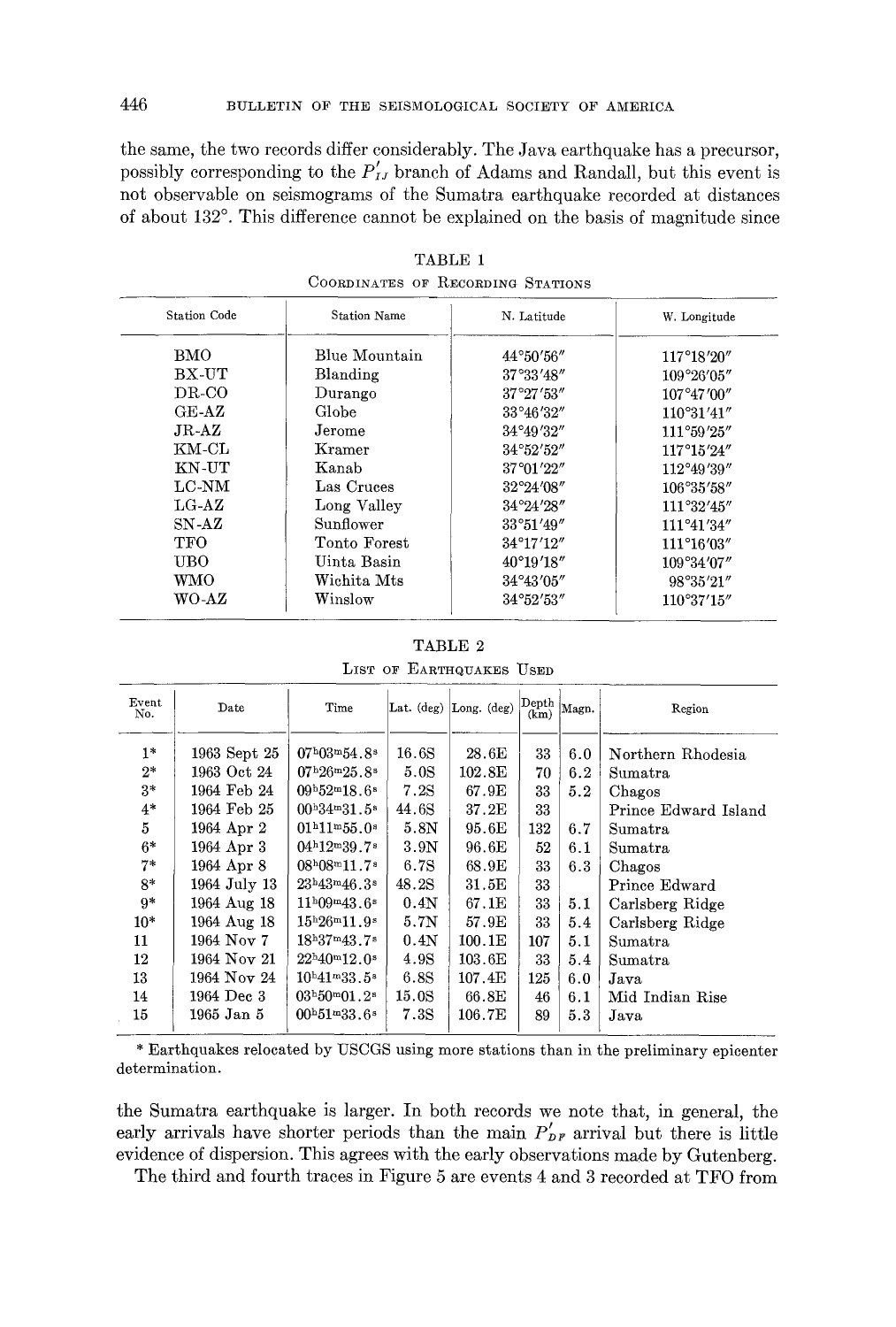| Event No.      | Station Name          | Epicentral<br>Distance<br>$(\text{deg})$ | Adjusted<br>Epicentral<br>Distance (deg) | Azimuth of<br>Approach<br>(deg) | Comment                 |
|----------------|-----------------------|------------------------------------------|------------------------------------------|---------------------------------|-------------------------|
| $\mathbf{1}$   | TFO                   | 140.01                                   |                                          | 74                              | Velocity filtered       |
|                | BMO                   | 139.85                                   |                                          | 56                              |                         |
|                | <b>UBO</b>            | 136.82                                   |                                          | 69                              |                         |
|                | KN-UT                 | 140.37                                   |                                          | 69                              | <b>LRSM</b>             |
|                | $_{\rm{LC-NM}}$       | 136.63                                   |                                          | 79                              | Velocity filtered, LRSM |
|                | BX-UT                 | 137.64                                   |                                          | 72                              | Velocity filtered, LRSM |
| $\overline{2}$ | TFO                   | 137.04                                   |                                          | 305                             |                         |
| 3              | <b>TFO</b>            | 153.03                                   | 152.67                                   | $\boldsymbol{2}$                | Velocity filtered       |
|                | <b>WMO</b>            | 149.92                                   | 149.77                                   | 27                              |                         |
|                | $KM$ -CL              | 152.05                                   | 151.50                                   | 349                             | LRSM                    |
|                | KN-UT                 | 150.31                                   | 150.20                                   | 358                             | Velocity filtered       |
|                | BX-UT                 | 149.67                                   | 149.37                                   | 5                               |                         |
|                | $DR$ -CO              | 149.62                                   | 149.32                                   | 8                               | Velocity filtered, LRSM |
| $\overline{4}$ | TFO                   | 153.71                                   | 152.87                                   | 122                             | Velocity filtered       |
|                | BMO                   | 161.90                                   | 161.90                                   | 98                              |                         |
|                | <b>UBO</b>            | 155.22                                   | 154.25                                   | 111                             |                         |
|                | $_{\rm LC\text{-}NM}$ | 149.41                                   | 148.62                                   | 124                             |                         |
|                | KN-UT                 | 156.18                                   | 155.62                                   | 118                             | Velocity filtered       |
|                | BX-UT                 | 154.02                                   | 153.12                                   | 116                             | Velocity filtered       |
|                | $DR$ -CO              | 152.80                                   | 151.42                                   | 116                             | Velocity filtered       |
| 5              | TFO                   | 132.73                                   |                                          | 322                             | Velocity filtered       |
|                | WMO                   | 137.53                                   |                                          | 339                             |                         |
|                | <b>WO-AZ</b>          | 132.58                                   |                                          | $322\,$                         | LRSM                    |
|                | LC-NM                 | 136.53                                   |                                          | 327                             | Velocity filtered       |
|                | $SN-AZ$               | 132.85                                   |                                          | 322                             | Velocity filtered, LRSM |
|                | $DR$ -CO              | 131.75                                   |                                          | 328                             | Velocity filtered       |
|                | $JR-AZ$               | 131.94                                   |                                          | 322                             | LRSM                    |
| 6              | <b>TFO</b>            | 133.82                                   |                                          | 320                             |                         |
| 7              | TFO                   | 152.55                                   |                                          | $\bf{0}$                        |                         |
| 8              | <b>TFO</b>            | 149.75                                   |                                          | 128                             |                         |
| 9              | <b>TFO</b>            | 145.46                                   | 146.26                                   | 3                               |                         |
|                | $_{\rm DR-CO}$        | 142.03                                   | 142.83                                   | 8                               |                         |
|                | $GE-AZ$               | 145.93                                   | 146.88                                   | 4                               |                         |
|                | $_{\rm LG\text{-}AZ}$ | 145.35                                   | 146.25                                   | $\,2$                           | <b>LRSM</b>             |
| 10             | <b>TFO</b>            | 138.93                                   |                                          | 17                              |                         |
|                | $GE-AZ$               | 139.24                                   |                                          | 18                              |                         |
|                | $LC-NM$               | 139.34                                   |                                          | 24                              |                         |
|                | $LG-AZ$               | 138.88                                   |                                          | 16                              |                         |
| 11             | TFO                   | 134.67                                   |                                          | 313                             |                         |
| 12             | <b>TFO</b>            | 136.43                                   |                                          | 304                             |                         |
| 13             | <b>TFO</b>            | 135.07                                   |                                          | 299                             |                         |
| 14             | TFO                   | 160.72                                   |                                          | 6                               |                         |
| 15             | TFO                   | 135.92                                   |                                          | 299                             |                         |

TABLE **3**  RECORDING STATIONS USED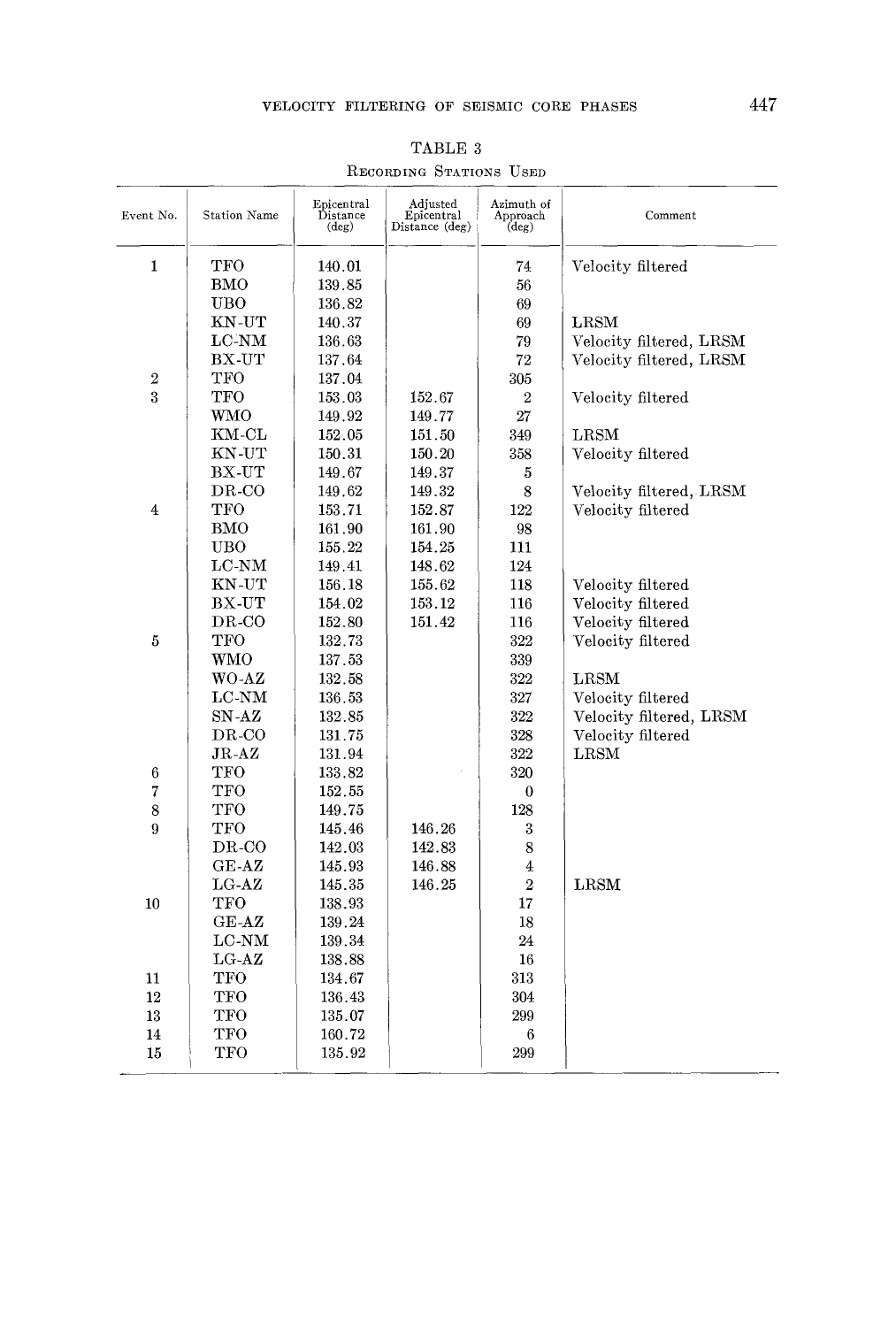epicenters at Prince Edward Island and the Chagos Archipelago. Both of these events are shallow focus earthquakes at an epicentral distance of about 153<sup>°</sup> from TFO. The multiplicity of events introduced by the shallow depth of focus is evident in these records. However, for the Prince Edward Island event the well defined pulse shapes, the time intervals of the events, and the information obtained from velocity filtering allow us to identify the main phases and their multiples. The identification of the various phases from the Chagos earthquake is somewhat less



FIG. 5. Examples of core phases recorded at TFO for events no. 5, 13, 4, 3 and 1 in Table 2.

certain when only the same criteria are used. Part of this difficulty may be due to peculiarities in the source radiation pattern which causes the direct arrivals for some phases to be smaller than the reflected arrivals. However, upon including information obtained from the analysis of the Prince Edward Island shock, we can identify the reflections with some certainty and thus infer the presence of the direct arrivals. In both these records, we are not able to identity a distinct phase corresponding to  $P'_{IJ}$ .

The bottom trace in Figure 5 corresponds to event number 1 in Table 2. This is a shallow focus earthquake in Northern Rhodesia recorded at a distance of 140° from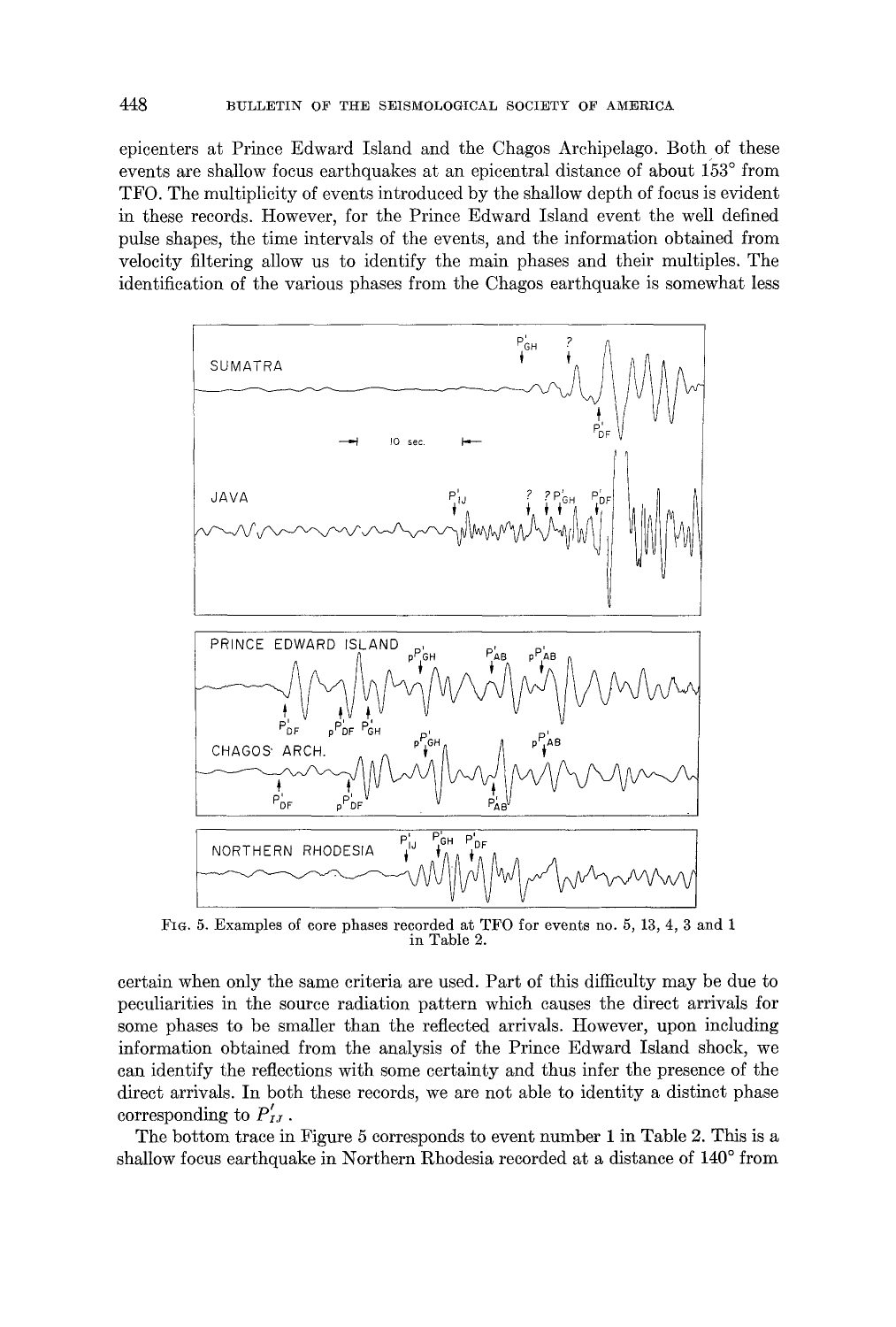TFO. Although many events are well defined on this record, the identification of the phases on the basis of amplitude or relative arrival time alone is difficult at this epieentral distance.

## VELOCITY FILTERING

The raw data for the events listed as "velocity filtered" in Table 3 were obtained in digital form on magnetic tape. The sampling interval was 0.05 sec. After correc-



FIG. 6. The original records and the results of velocity filtering for the Sumatra earthquake of 2 April 1964.

tion for the individual instrument magnifications, the digital data were shifted in time and summed on a digital computer.

The time shift was determined by calculating the distances along the direction of approach from the individual stations to a reference point at TFO and then dividing by a selected apparent surface velocity. Summed records for apparent surface velocities ranging from 20 to 100 km/sec were obtained in steps of 2.5 km/sec. Although there were variations in the direction of approach at the individual LRSM stations because of their geographic separation, these variations did not appear to effect the results significantly. The velocity filtered records for the earthquakes located in Sumatra (5-Table 2), Northern Rhodesia (1) and Prince Edward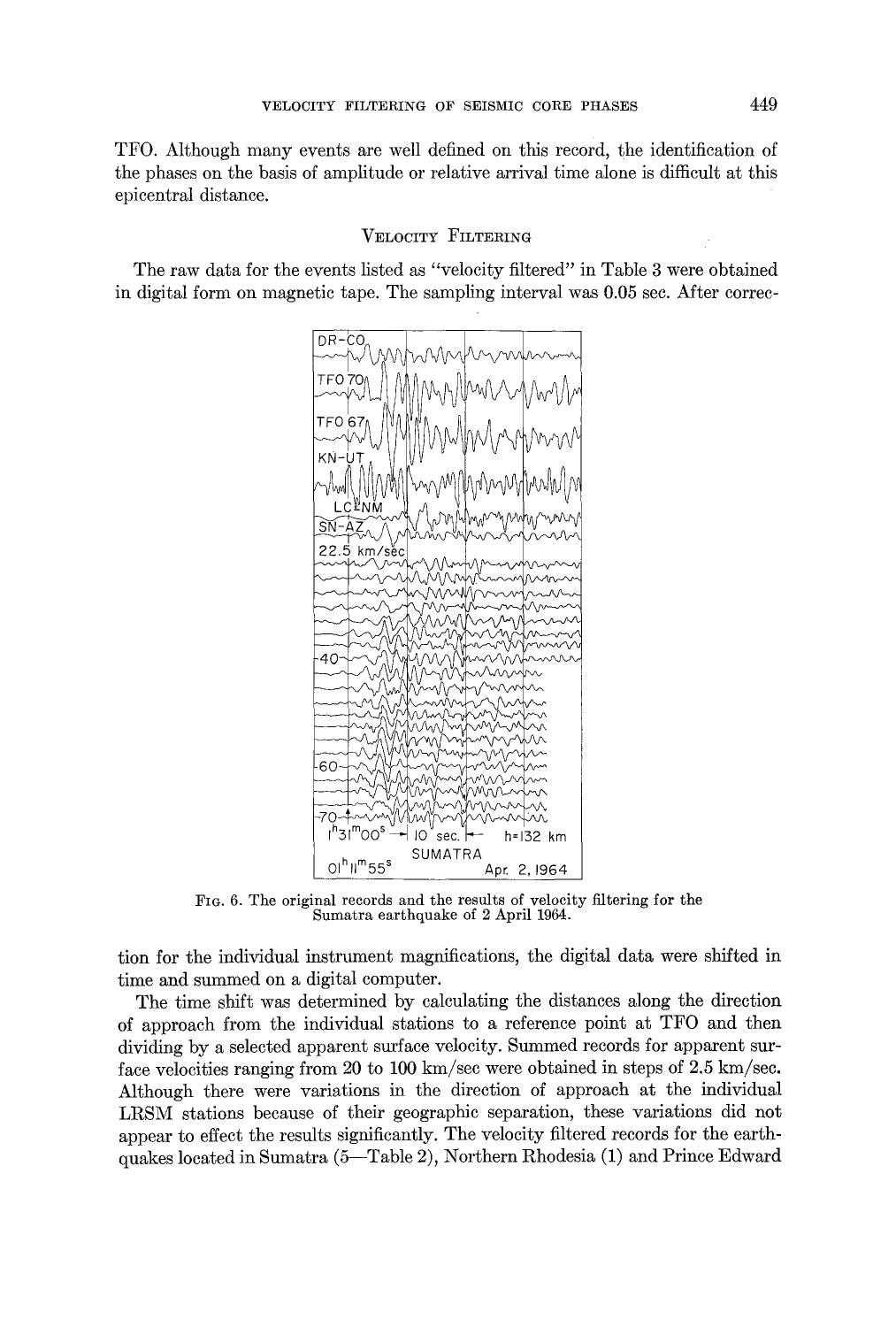Island (4) are shown in Figures 6, 7 and 8. On the upper portion of each figure the records from the individual stations forming the array are shown. The lower portions of the figures show the velocity filtered results with TFO as a reference point.

For the Sumatra event (Figure 6), filtering with an apparent velocity of  $55 \text{ km/sec}$ emphasizes the large event occurring at TFO at  $0^{1h}31^m05^s$ . This velocity is very near that predicted for  $P'_{DF}$  by all the proposed models. Therefore, using velocity filtering, as well as amplitude and arrival time we can unambiguously identify this event as  $P'_{DF}$ . The smaller event at 01<sup>h</sup>30<sup>m</sup>59<sup>s</sup> cannot be identified on the basis of



FIG. 7. The original records and the results of velocity filtering for the Northern Rhodesia earthquake of 25 September 1965.

apparent velocity alone, but its arrival time with respect to the established  $P_{DF}^{\dagger}$ branch can now be precisely determined.

In Figure 7 the results of velocity filtering the records from the earthquake in Northern Rhodesia are shown. TFO is at an epicentral distance such that the travel time curve is complex, and the relative arrival time and amplitudes of the phases are uncertain. The event occurring at  $07^{\text{h}}23^{\text{m}}22^{\text{s}}$  is maximized for an apparent surface velocity of 70 km/sec. Since the predicted velocity for  $P'_{p,r}$  at this epieentral distance is between 60 and 70 km/sec depending on the model chosen, this event has been identified as  $P'_{DF}$ . This identification is further supported by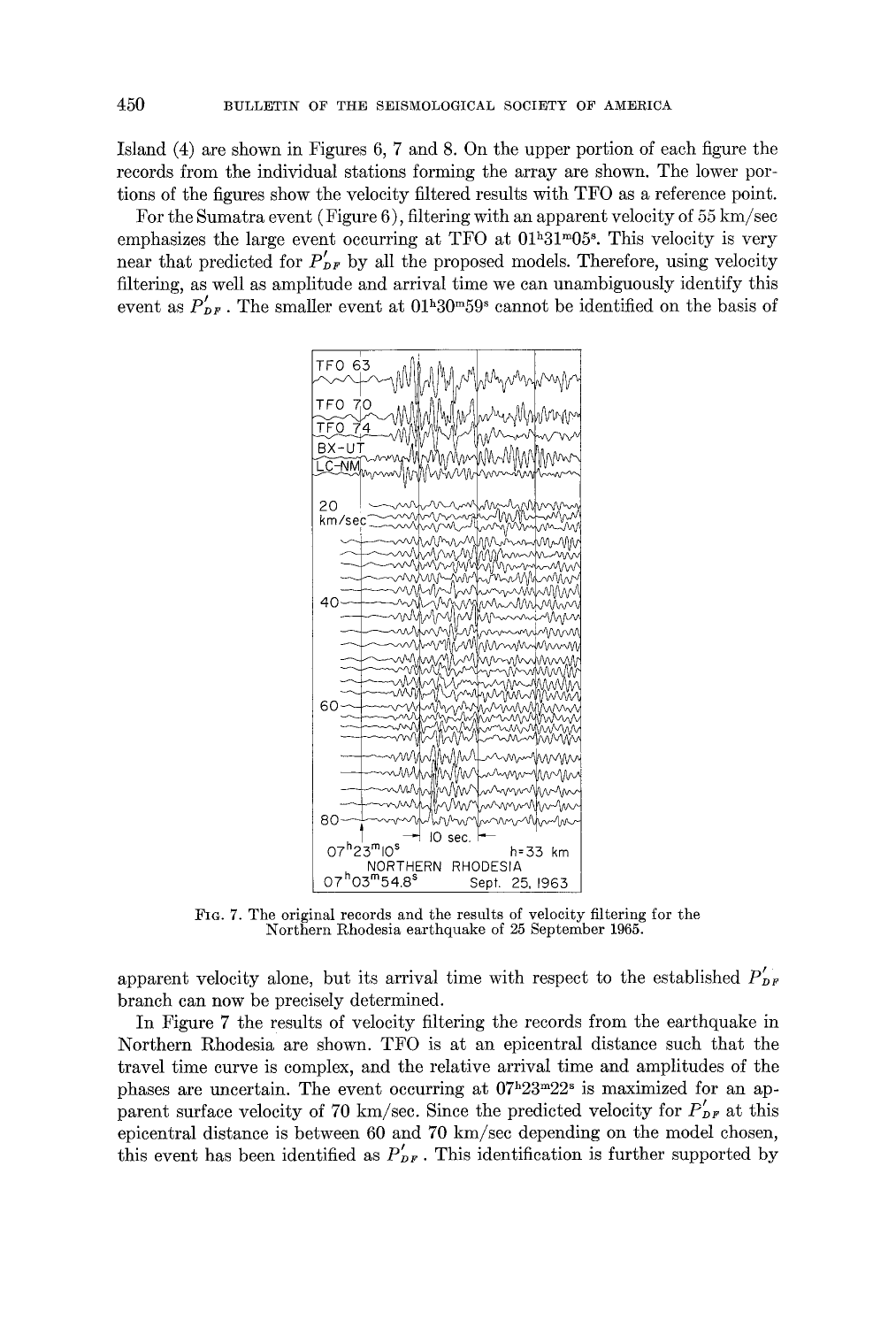adjusting all of the stations to  $P'_{p,r}$  on the basis of those stations at shorter distances which record  $P'_{p,r}$  unambiguously.

Figure 8 shows a similar display for the Prince Edward Island shock. The problem of phase identification for this earthquake is complicated by the presence of reflections from the free surface and the crust at the source and at the receivers. The epicentral distances at TFO and to DR-CO differ by less than  $1^{\circ}$  and yet the relative amplitudes of the first arrivals at the two stations are considerably different. Although we are not certain of the reason for this variation, it is particularly interesting since the TFO records from the Chagos Archipelago shock (Figure 5) are very similar to the DR-CO record for the Prince Edward Island shock.



FIG. 8. The original records and the results of velocity filtering for the Prince Edward Island earthquake of 25 February 1964.

The following observations can be made from the velocity filtered records of the Prince Edward shock:

1) The first two phases recorded at TFO are  $P'_{DF}$  and  $pP'_{DF}$  with an apparent surface velocity of 90-100 km/sec.

2) The events occurring at  $00^{\text{h}}54^{\text{m}}30^{\text{s}}$  and  $35^{\text{s}}$  are a direct arrival and its surface reflection. They have apparent surface velocities ranging from 30 to 45 km/sec. The lack of precision in the measured apparent surface-velocity suggests that both  $P'_{H}$  and  $P'_{GH}$  and their multiples may be present. However, the evidence is far from conclusive because of the small number of stations used for velocity filtering. The apparent surface velocities of this event rule out the possibility that these are multiple events introduced by crustal layering.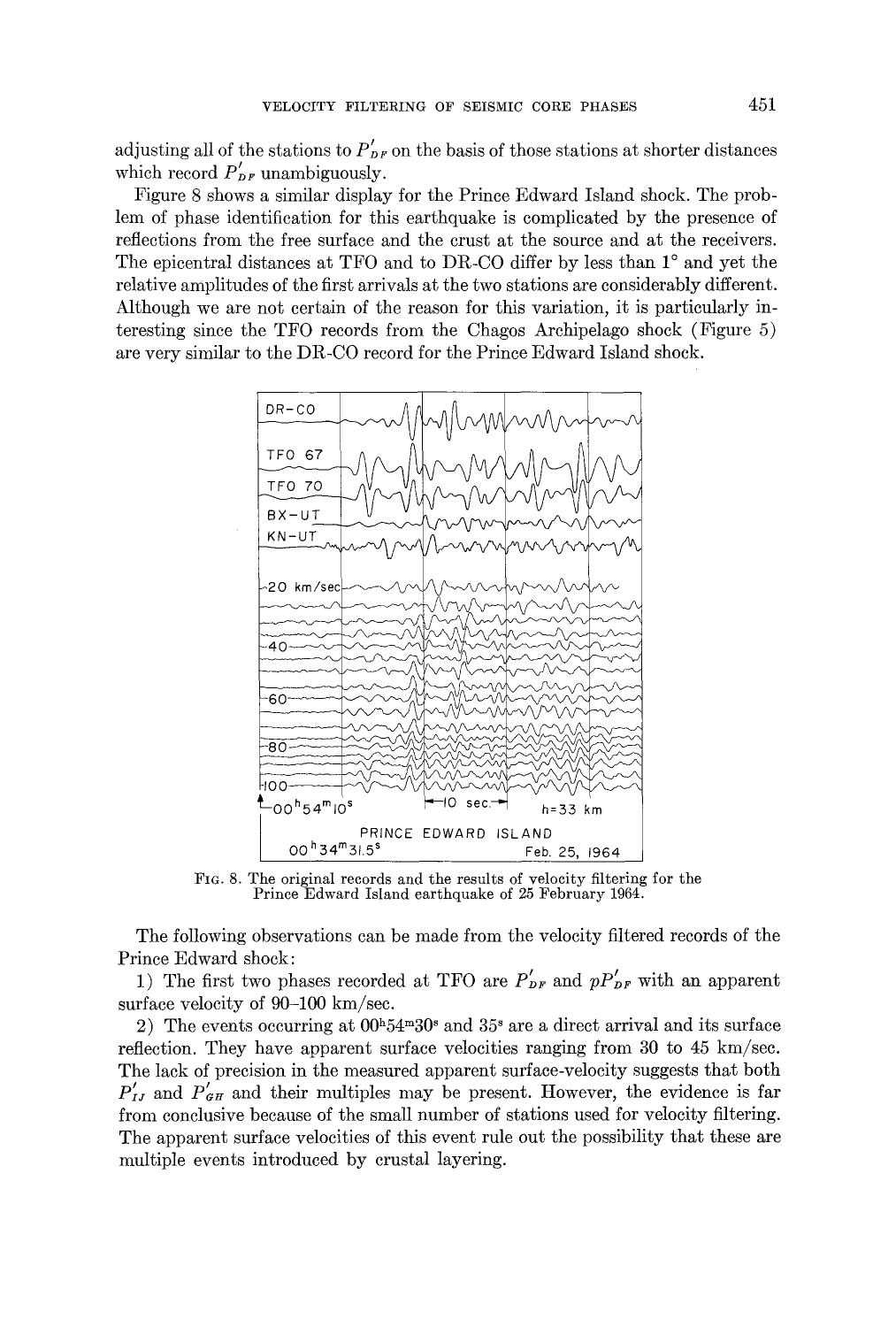3) The events occurring at  $00<sup>h</sup>54<sup>m</sup>42<sup>s</sup>$  and  $47<sup>s</sup>$  appear to be complex events composed of  $P'_{AB}$  and  $pP'_{AB}$  maximizing at apparent surface velocities of 20 to 25 km/sec, and crustal multiples and possibly phases similar to  $P'_{IJ}$  maximizing at higher velocities. Of these possibilities, only the events  $P'_{AB}$  and  $pP'_{AB}$  were identified.

# TRAVEL TIME CURVES

Once the phases were identified on the seismograms which were velocity filtered, the times were corrected to those of surface focus and plotted as conventional travel time curves (Figures 9 and 10). The times from the unfiltered records were also plotted using the velocity filtered records as a guide. At distances less than  $140^{\circ}$ the travel times of the phase with largest amplitude were adjusted to agree with the



FIG. 9. Observed travel times (adjusted to the standard Jeffreys' curves) for *PKP* phases in the range 131° to 148°. The heavy solid line is the Jeffreys curve, the light solid lines are the precursors predicted by Adams and Randall, and the dashed line is the X branch of Hai.

Jeffreys' curve for  $P'_{DF}$ . At distances greater than 148<sup>°</sup>, the travel times and epicentral distances of the events were adjusted to allow the phases identified as  $P'_{\text{DF}}$ and  $P'_{AB}$  to agree with Jeffreys' travel time curves. The time shifts were only several seconds and the adjusted changes in epicentral distance were less than one degree. For those earthquakes recorded at many LRSM stations, these revisions were found to be consistent.

In Figure 9, there is a strong indication of two precursors to  $P'_{\nu F}$  in the epicentral range from 135° to 140°, but there is a noticeable gap of observational data at the critical distance of  $132^{\circ}$ . In the  $135^{\circ}$  to  $140^{\circ}$  range our observations would tend to support those of Adams and Randall although it is clear that more data, perhaps statistically tested, are required to discriminate between the proposed models of Bolt and Adams and Randall.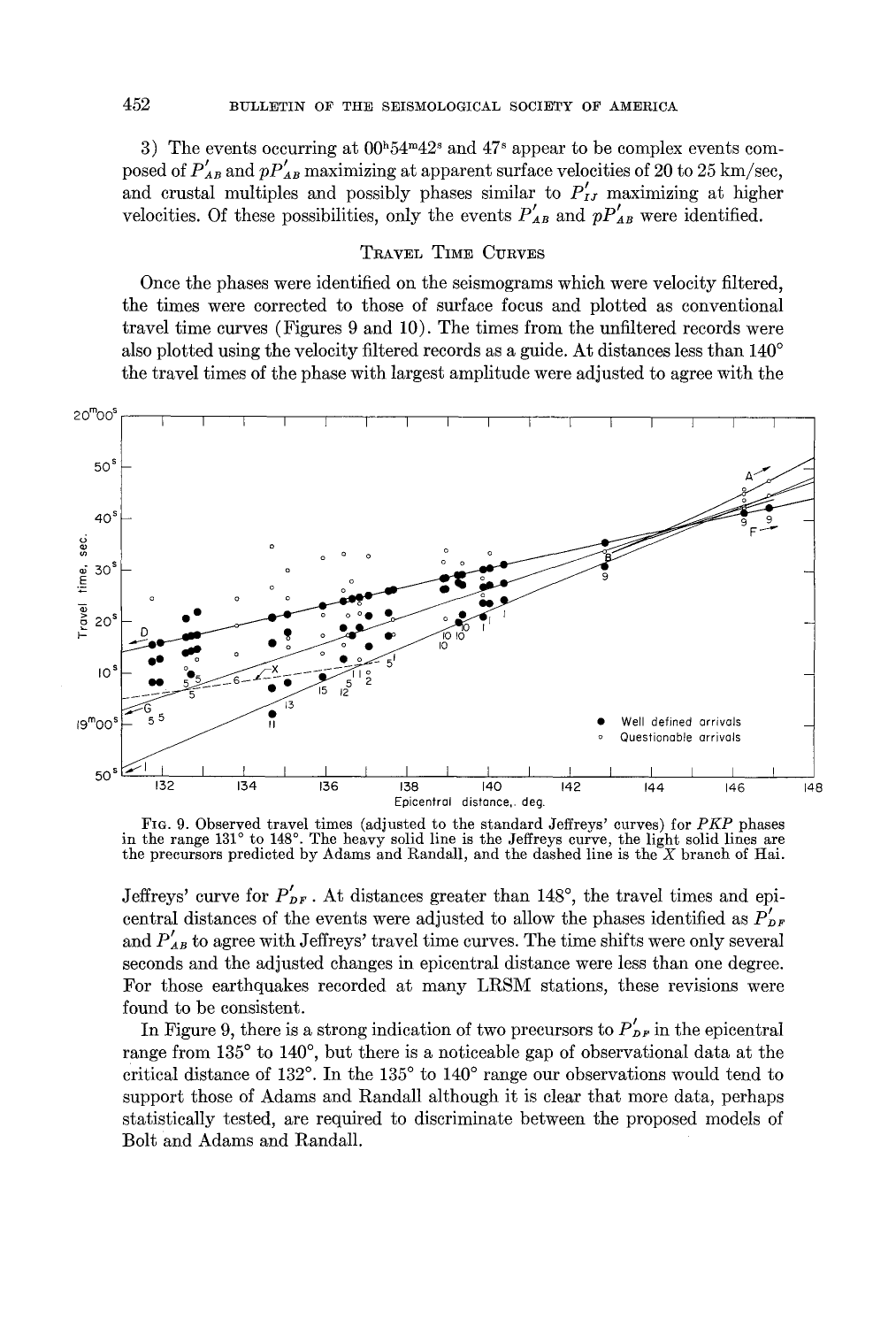The data from  $146^{\circ}$  to  $163^{\circ}$  (Figure 10) support previous observations of Gutenberg, Bolt, Adams and Randall, and Hai regarding the presence of an intermediate branch  $P'_{GH}$ . In the range from  $154^{\circ}-156^{\circ}$  there are two arrivals near  $20^{\mathrm{m}}10^{\mathrm{s}}$  which we could not identify with certainty as either another phase or a crustal multiple. A similar observation may be made concerning the intermediate phases near 161 ° . These observations may indicate the presence of an additional branch to  $P'_{GH}$ .



FIG. 10. Observed travel times (adjusted to Jeffreys' curves) for *PKP* phases in the distance range 146° to 163°. The heavy solid lines are the Jeffreys curves; the light solid lines are the branches predicted by Adams and Randall. The cusp at  $C$  is placed at the distance given by Jeffreys and Bullen.

#### **CONCLUSIONS**

Core phases, arising from the transition zone at the boundary of the inner core, were studied on seismograms recorded at the Tonto Forest array and many of the surrounding LRSM stations. Velocity filtering, in the form of time delaying and summation across the large array, was used to supplement conventional amplitude and travel time methods in the study of these core arrivals. Utilization of the apparent surface velocity is a useful technique when applied to the analysis of seismic core phases.

From this study we have concluded that there is a strong indication of two short period precursors to the main  $P'_{DF}$  arrival at distances less than 140° and the amplitudes of these phases are less than  $P'_{DF}$ . At least one of these precursors is an intermediate arrival to  $P'_{\textit{DF}}$  and  $P'_{\textit{AB}}$  at distances greater than 145<sup>°</sup>. The observed